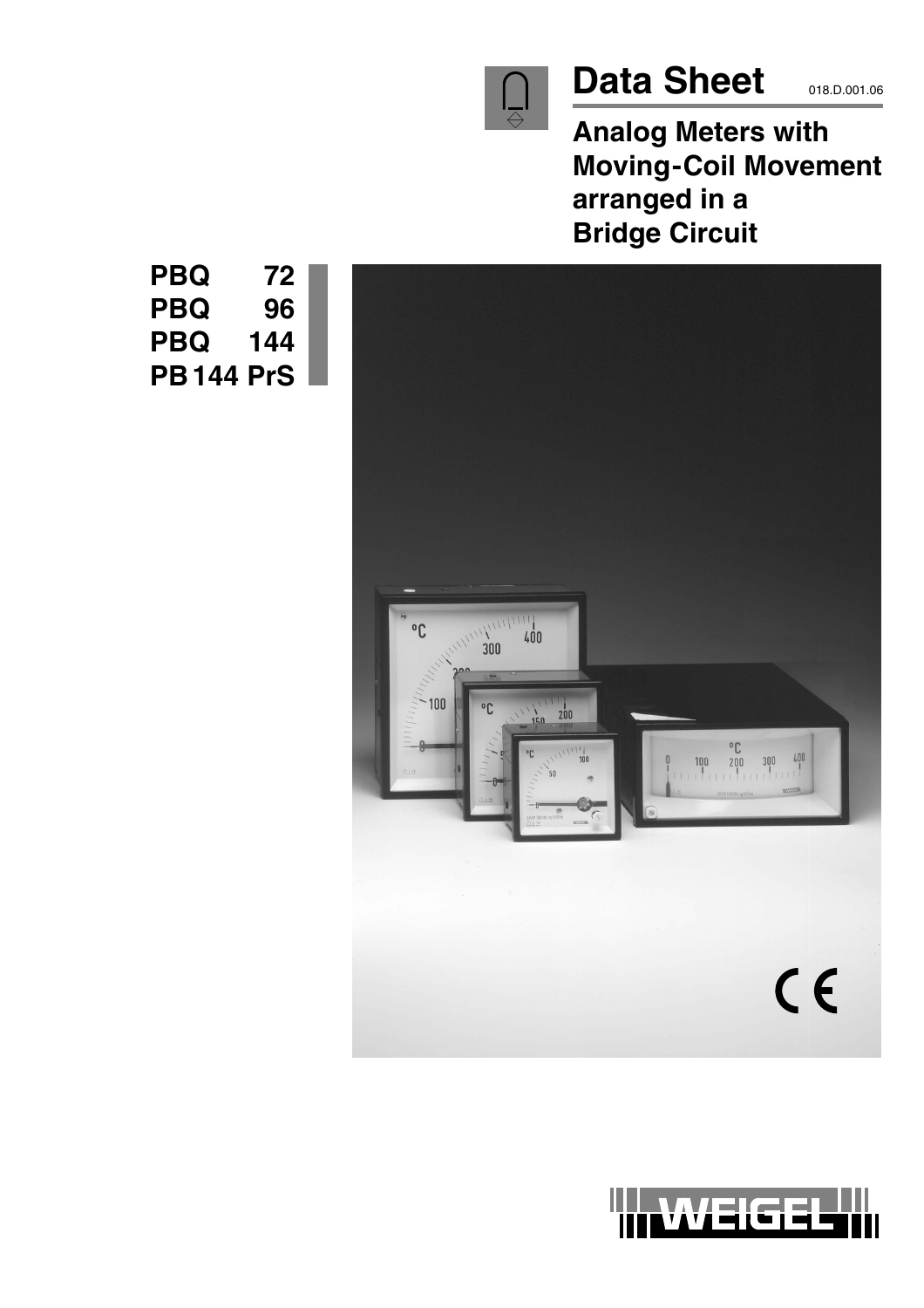## **Application**

The moving-coil panel meters **PBQ 72/96/144** (M series) as well as **PB 144 PrS** (edgewise series) in pressed steel cases have two main fields of application. They are used with RTD (resistance thermometers) Pt or Ni to measure and indicate temperature.

If used with resistance sensors they indicate position, e.g. transformer tap position, hoist or valve position, transformer winding temperature and any similar function where the position can be related to the movement of a potentiometer.

The indicators are suitable to be mounted in switchboards, control panels or mosaic grid panels.

## **Functional Principle**

Self–shielding moving-coil movement with a core–type magnet, pivot suspended. Spring loaded jewel bearings for vibration and shock resistance.

A moving–coil indicator is arranged in a bridge circuit.

## **Mechanical Data**

| case details       | square (PBQ 72/96/144) resp.<br>edgewise (PB 144 PrS) case<br>suitable to be mounted in switchboards<br>or mosaic grid panels |              |                             |
|--------------------|-------------------------------------------------------------------------------------------------------------------------------|--------------|-----------------------------|
| material of case   | pressed steel                                                                                                                 |              |                             |
| material of window | qlass <b>▶</b>                                                                                                                |              |                             |
| colour of bezel    | black (similar to RAL 9005) ♦                                                                                                 |              |                             |
| position of use    | vertical $±5^\circ$ $\blacktriangleright$                                                                                     |              |                             |
| panel fixing       | screw clamps                                                                                                                  |              |                             |
| mounting           | stackable next to each other<br>(except PB 144 PrS)                                                                           |              |                             |
| terminals          | hexagon studs, M3 screws and wire<br>clamps C6 (PBQ 72/96/144), ♦<br>connector blades 6.3 x 0.8 (PB 144 PrS)                  |              |                             |
| dimensions         | <b>PBQ72</b>                                                                                                                  | <b>PBQ96</b> | <b>PBQ144</b>               |
| hezel              | 72 mm<br>П.                                                                                                                   | $\Box$ 96 mm | $\Box$ 144 mm               |
| case               | 66 mm<br>П.                                                                                                                   | 90 mm<br>П.  | 137 mm<br>П.                |
| depth              | 60 mm                                                                                                                         | 62 mm        | 60 mm                       |
| panel cutout       | □68.3 <sup>+0.4</sup> mm □92 <sup>+0.8</sup> mm                                                                               |              | $\Box$ 138 <sup>+1</sup> mm |
| panel thickness    | 1  15 mm                                                                                                                      | 1  15 mm     | 1  15 mm                    |
| weight approx.     | 0.3 kg                                                                                                                        | $0.4$ kg     | 0.7 <sub>kg</sub>           |
| dimensions         | <b>PB 144 PrS</b>                                                                                                             |              |                             |
| bezel              | 144 mm x 72 mm                                                                                                                |              |                             |
| case               | 137 mm $\times$ 67 mm                                                                                                         |              |                             |
| depth              | 180 mm                                                                                                                        |              |                             |
| panel cutout       | $138^{+1.0}$ mm x 68 <sup>+0.7</sup> mm                                                                                       |              |                             |
| panel thickness    | $\leq 40$ mm                                                                                                                  |              |                             |
| weight approx.     | 0.7 kg                                                                                                                        |              |                             |

## **Electrical Data**

| measuring unit                                                                                                                | resistance (DC)                                                                   |  |
|-------------------------------------------------------------------------------------------------------------------------------|-----------------------------------------------------------------------------------|--|
| measurement category CAT III                                                                                                  |                                                                                   |  |
| operating voltage                                                                                                             | 150 V                                                                             |  |
| pollution level                                                                                                               | 2                                                                                 |  |
| enclosure code                                                                                                                | IP 52 case front side (except PB 144 PrS) ♦<br>IP 50 case front side (PB 144 PrS) |  |
| IP 00 for terminals without protection against accidental contact<br>IP 20 for terminals protected against accidental contact |                                                                                   |  |

## **Measuring Ranges**

| for RTD<br>(resistance thermometer) | PBQ 72/96/144  | <b>PB 144 PrS</b> |
|-------------------------------------|----------------|-------------------|
| measuring range                     | sensor type    | sensor type       |
| $-220 +50^{\circ}C$                 | Pt 100         |                   |
| $-100$ +50 $^{\circ}$ C             | Pt 100         |                   |
| $-20 +20^{\circ}C$                  | Pt 100. Ni 100 |                   |
| $0 +40^{\circ}C$                    | Pt 100. Ni 100 |                   |
| $-30 +60^{\circ}C$                  | Pt 100. Ni 100 |                   |
| $0+60^{\circ}$ C                    | Pt 100, Ni 100 | Pt 100            |
| $0+100^{\circ}C$                    | Pt 100. Ni 100 | Pt 100            |
| $0+150^{\circ}C$                    | Pt 100, Ni 100 |                   |
| $+50+150^{\circ}C$                  | Pt 100. Ni 100 |                   |
| $0+200^{\circ}C$                    | Pt 100. Ni 100 | Pt 100            |
| $0+300^{\circ}C$                    | Pt 100         | Pt 100            |
| $0+400^{\circ}C$                    | Pt 100         | Pt 100            |
| $0+550^{\circ}$ C                   | Pt 100         |                   |
| $+200+400^{\circ}C$                 | Pt 100         |                   |
| $+300+550^{\circ}C$                 | Pt 100         |                   |

#### **PBQ72/96/144 for resistance sensors**

| please state<br>when ordering: | - measuring range and scaling<br>- auxiliary voltage<br>- total resistance of sensor<br>- variation range of sensor |
|--------------------------------|---------------------------------------------------------------------------------------------------------------------|
|                                | - maximum lead resistance<br>(standard 2x 10 $\Omega$ )                                                             |

#### **Note**

Indication of the meter is influenced by the lead resistance. Consequently, the lead resistance will have to be considered in the calibration of the meter. It should be stated when ordering.

The lead resistance will be calibrated to 10  $\Omega$  for RTD (resistance thermometer) in a 2 wire system, to  $2x 10 \Omega$  for RTD in a 3 wire system and to  $2x$  10  $\Omega$  for resistance sensors. If possible, varying resistance values may be considered.

The lead resistance calibrated is printed on the dial. The actual resistance will have to be adjusted to this value.

## **Scaling**

| pointer               | bar / knife-edge pointer       |       |        |                            |
|-----------------------|--------------------------------|-------|--------|----------------------------|
| dial position         | horizontal dial (PB 144 PrS) ♦ |       |        |                            |
| scale characteristics | linear                         |       |        |                            |
| scale division        | coarse-fine                    |       |        |                            |
| scale length          | <b>PBQ72 PBQ96</b><br>69 mm    | 94 mm | 146 mm | PBQ144 PB 144 PrS<br>92 mm |

## **Auxiliary Supply**

auxiliary voltage DC 24 V  $\pm$ 10%  $\bullet$ 

current consumption approx. 40 mA residual ripple <3%

Measuring input and auxiliary supply are **not** electrically insulated.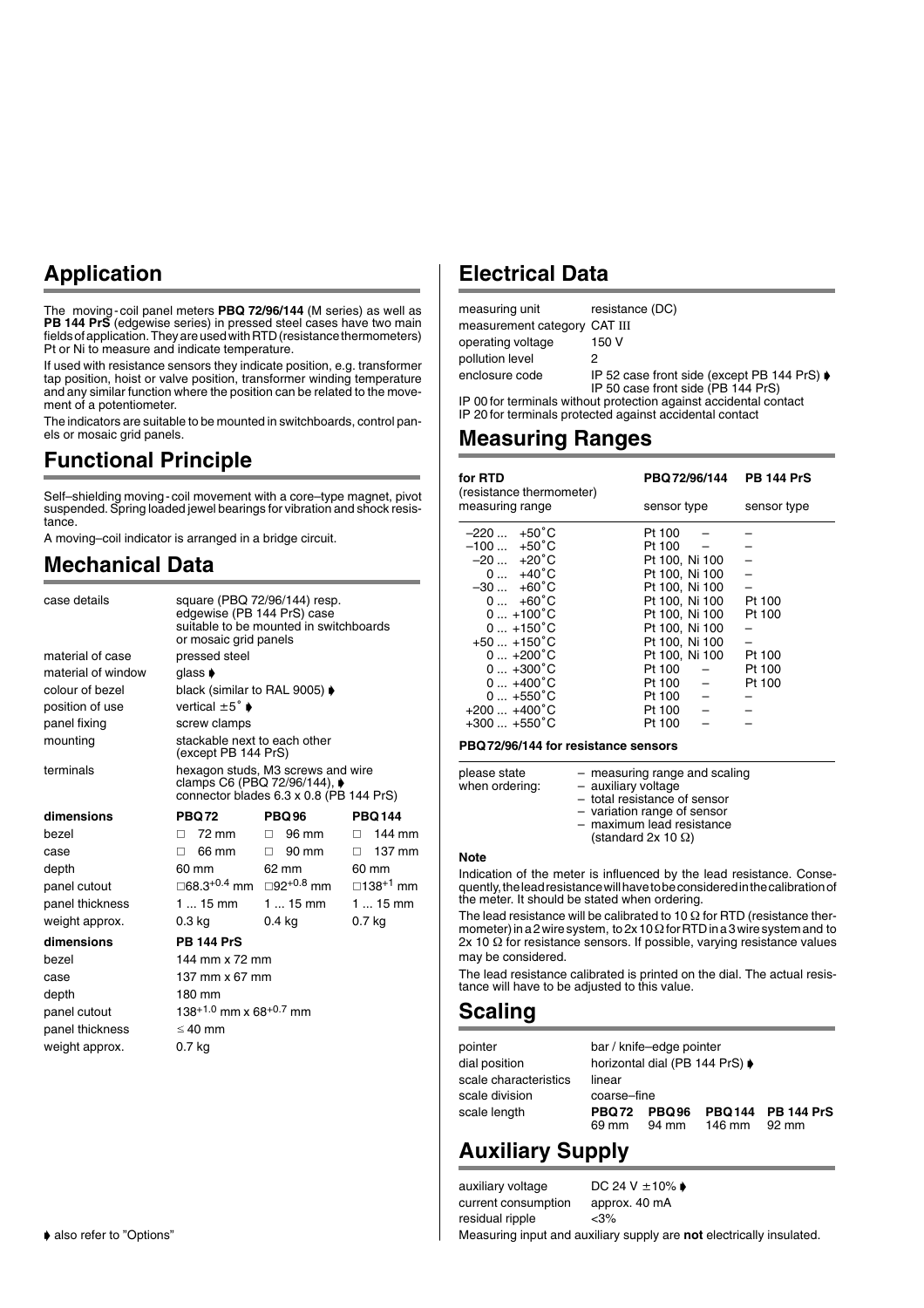

# **Data Sheet** 018.D.001.06

# **Analog Meters with Moving-Coil Movement arranged in a Bridge Circuit**

according to VDE/VDI 3540, sheet 2

## **Options**

auxiliary voltage  $AC 230 V$ <br>(PBQ 96/144.  $-15\% ...$ (PBQ 96/144, –15% ... +10%, 48 ... 62 Hz (PBQ 96/144) PB 144 PrS only) 10%, 45 ... 65 Hz (PB 144 PrS) electrically insulated window non–glaring glass colour of bezel gray (similar to RAL 7037)

position of use horizontal or to be specified 15...165°

### **performance**

**case**

increased mechanical shock 30 g, 11 ms loads vibration 5 g, 5 ... 55 Hz climatic suitability limited use in the tropics, climatic class 3

with operating temperature range marine application non–certified

enclosure code IP 54 splash–water protected front

#### **accessories**

terminal protection against accidental contact full–sized rear cover (PBQ 72/96/144 only) or protective sleeves terminals connector blades 6.3 x 0.8

 $-10...+55^{\circ}C$ 

#### dia

| dial                           |                                                                                                                                                                                                                                           |
|--------------------------------|-------------------------------------------------------------------------------------------------------------------------------------------------------------------------------------------------------------------------------------------|
| dial position                  | vertical dial (PB 144 PrS)                                                                                                                                                                                                                |
| blank dial                     | pencil marked initial and end values                                                                                                                                                                                                      |
| scale division<br>and figuring | $0100\%$ .<br>linear, full-scale values acc. to standardized<br>series (1 - 1.2 - 1.5 - 2 - 2.5 - 3 - 4 - 5 - 6 - 7.5<br>and their decimal multiples e.g. 150 $\text{m}^3/\text{h}$ ) or<br>deviating from standard;<br>captions optional |
| additional lettering           | to be specified e.g. "generator"                                                                                                                                                                                                          |
| additional figuring            | to be specified                                                                                                                                                                                                                           |
| coloured marks                 | red, green or blue for important scale values                                                                                                                                                                                             |
| coloured sector                | red, green or blue within scale division                                                                                                                                                                                                  |
| logo on the dial               | none or to be specified                                                                                                                                                                                                                   |

## **Attachment**

**Power Supply** please refer to accessories data sheets

**Lead Adjustment Resistor** 10  $\Omega$  coil–type with soldering tags

**Test Resistor for RTD** (resistance thermometer) to adjust the measuring circuit.

## **Connections**



## **Accuracy at Reference Conditions**

 $23^{\circ}$ C

#### accuracy class 1.5 according to DIN EN 60 051-1

**reference conditions**

ambient temperature position of use nominal position  $\pm 1^{\circ}$ 

input rated measuring value auxiliary voltage within the limits specified others DIN EN 60 051-1

#### **influences**

ambient temperature position of use **nominal position**  $\pm 5^{\circ}$ stray magnetic field 0.5 mT

**Environmental**

climatic suitability climatic class 2 operating  $-25 ... +40^{\circ} \text{C}$ temperature range storage  $-25...+65^{\circ}$ C temperature range shock resistance 15 g, 11 ms  $\bullet$ 

according to VDE/VDI 3540, sheet 2

 $23^{\circ}$ C $\pm$ 2K

relative humidity  $\leq 75\%$  annual average, non–condensing vibration resistance 2.5 g, 5 ... 55 Hz  $\bullet$ 

## **Rules and Standards**

| DIN 43718             | Measurement and control; front-frames and<br>frontpanels of measurement and control<br>equipment; principal dimensions   |
|-----------------------|--------------------------------------------------------------------------------------------------------------------------|
| DIN 43 802            | Line scales and pointers for indicating<br>electrical measuring instruments;<br>general requirements                     |
| DIN 16 257            | Nominal positions and position symbols used<br>for measuring instruments                                                 |
| DIN FN 60 051         | Direct acting indicating analogue electrical<br>measuring instruments and their accessories                              |
| -1                    | Part 1: Definitions and general requirements<br>common to all parts                                                      |
| -6                    | Part 6: Special requirements for ohmmeters<br>(impedance meters) and conductance meters                                  |
| -9                    | Part 9: Recommended test methods                                                                                         |
| DIN EN 60 529         | Enclosure codes by housings (IP-code)                                                                                    |
| DIN EN 61 010-1       | Safety requirements for electrical measuring,<br>control and laboratory equipment<br>Part 1: General requirements        |
| DIN EN 61 326-1       | Electrical equipment for measurement, con-<br>trol and laboratory use - EMC requirements<br>Part 1: General requirements |
|                       | (IEC 61 000 - 4 - 3 evaluation criterion B)                                                                              |
| <b>DIN IEC 61 554</b> | Panel mounted equipment -<br>Electrical measuring instruments -<br>Dimensions for panel mounting                         |
| VDE/VDI 3540 sheet 2  | reliability of measuring and control<br>equipment (classification of climates)<br>(non-condensing)                       |